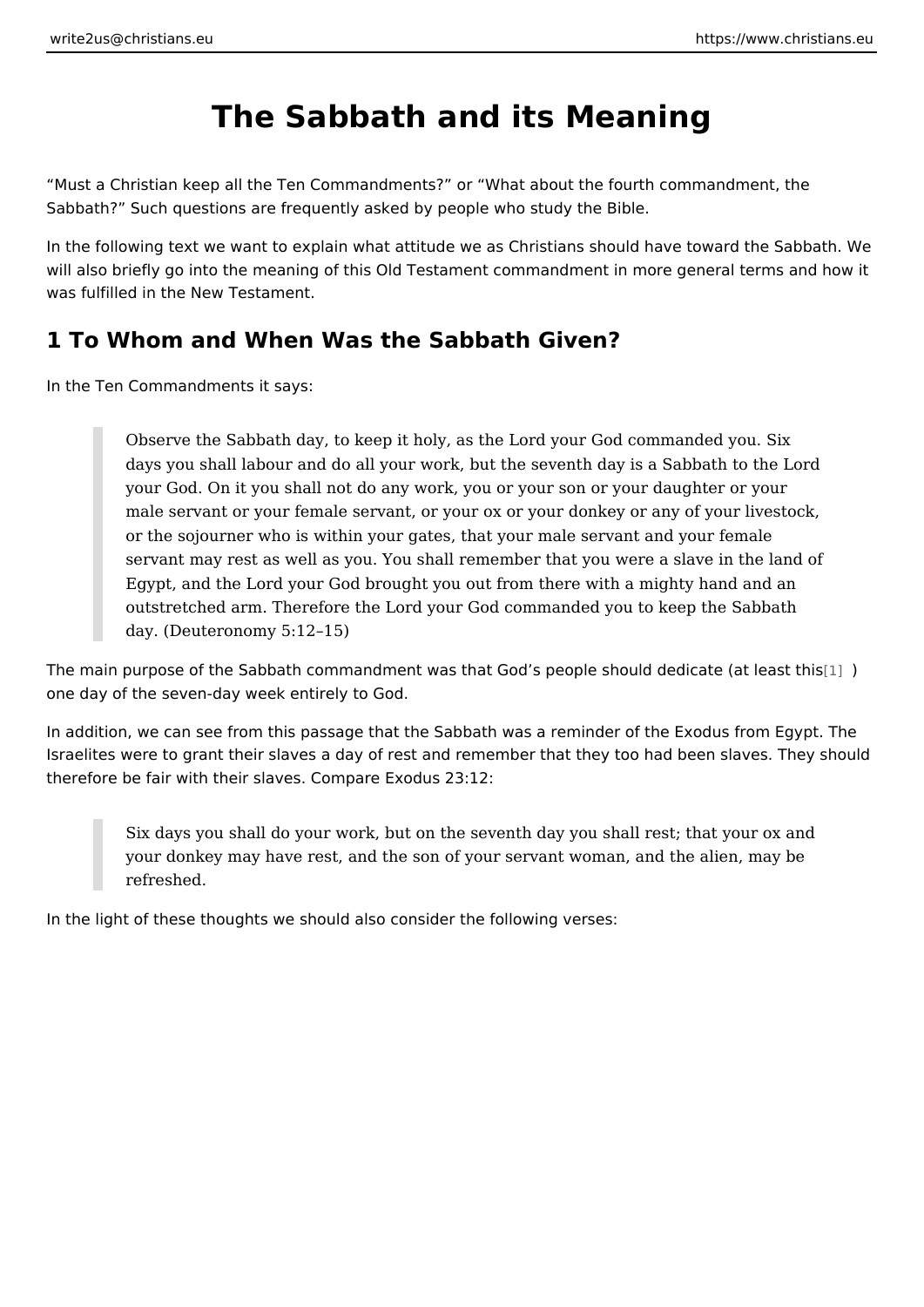You are to speak to the people of Israel and say, 'Above all you shall keep my Sabbaths, for this is a sign between me and you throughout your generations, that you may know that I, the Lord, sanctify you. You shall keep the Sabbath, because it is holy for you. Everyone who profanes it shall be put to death. Whoever does any work on it, that soul shall be cut off from among his people. Six days shall work be done, but the seventh day is a Sabbath of solemn rest, holy to the Lord. Whoever does any work on the Sabbath day shall be put to death. Therefore the people of Israel shall keep the Sabbath, observing the Sabbath throughout their generations, as a covenant forever. It is a sign forever between me and the people of Israel that in six days the Lord made heaven and earth, and on the seventh day he rested and was refreshed.' (Exodus 31:13–17)

Here it is clearly stated that the Sabbath was given as a sign of the covenant between God and the people of Israel.

You came down on Mount Sinai and spoke with them from heaven and gave them right rules and true laws, good statutes and commandments, and you made known to them your holy Sabbath and commanded them commandments and statutes and a law by Moses your servant. (Nehemiah 9:13–14)

From this passage we can see that the Sabbath was not something known from the time of creation, but God made it known to the people of Israel when he gave them the law. We can also see from the other books of the Bible that the Sabbath was not observed before the time of Moses.

So I led them out of the land of Egypt and brought them into the wilderness. I gave them my statutes and made known to them my rules, by which, if a person does them, he shall live. Moreover, I gave them my Sabbaths, as a sign between me and them, that they might know that I am the Lord who sanctifies them.

… and keep my Sabbaths holy that they may be a sign between me and you, that you may know that I am the Lord your God. (Ezekiel  $20:10-12 + 20$ )

Here it is clearly stated twice that the Sabbath is the covenant sign between God and his people, whom he led out of the land of Egypt.

From all these passages we can see that God gave the Sabbath to the people of Israel when he brought them out of the land of Egypt, so that it might be a sign of the covenant made with them. This was a law that was given exclusively to Israel, as a sign that was to distinguish them from all the other nations, and that is not found among any other nations either.

## **2 How Shall We Understand the Expression That God Rested on the Sabbath Day?**

Some argue with Genesis 2:2–3 that God gave the Sabbath commandment as early as the creation, and since God himself rested, we too must observe the day of rest, because this is a "law of creation".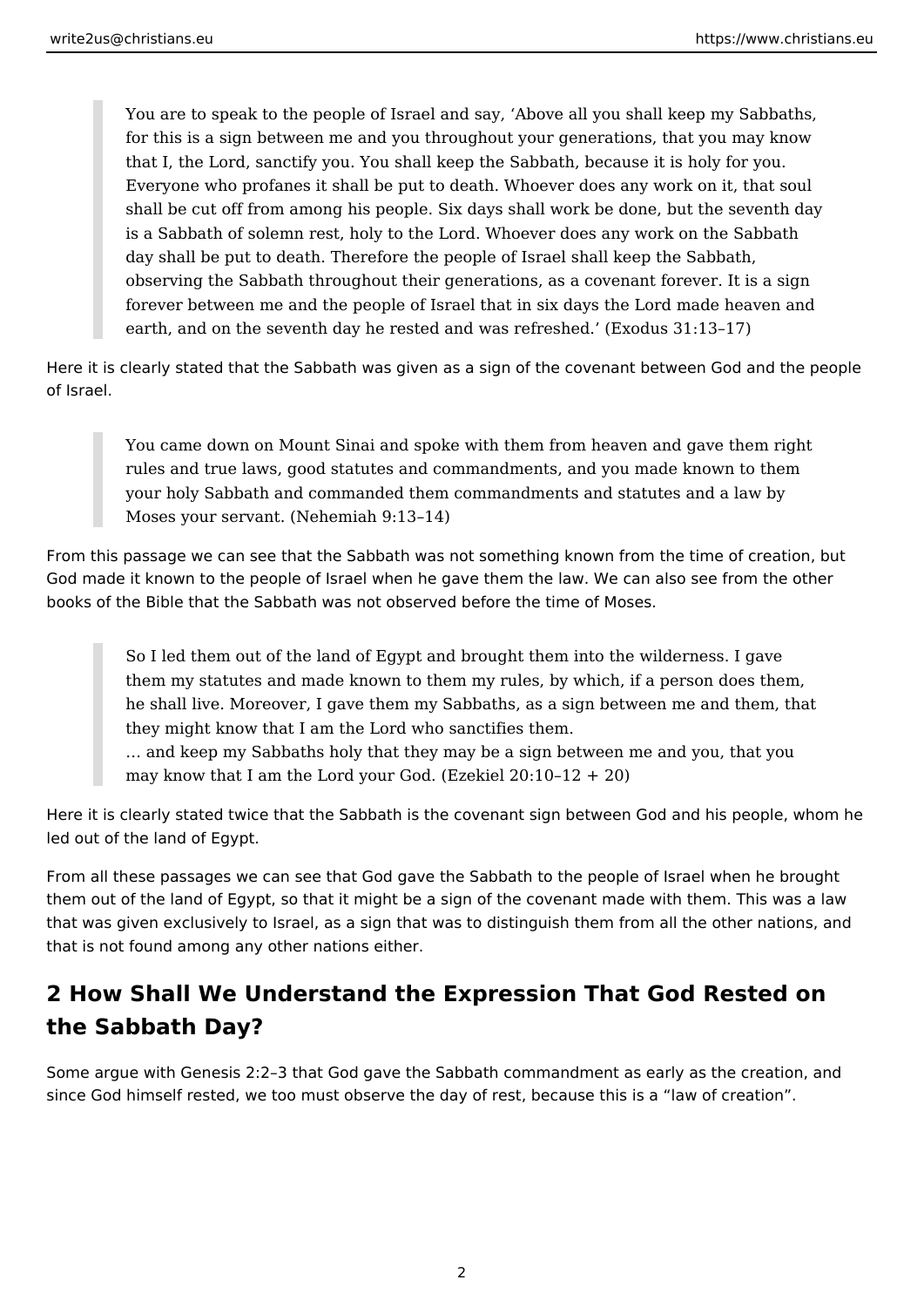And on the seventh day God finished his work that he had done, and he rested on the seventh day from all his work that he had done. So God blessed the seventh day and made it holy, because on it God rested from all his work that he had done in creation.

If we want to understand God's nature, we must also examine the verses that speak clearly about the fact that God never stops working.

My help comes from the Lord, who made heaven and earth. He will not let your foot be moved; he who keeps you will not slumber. Behold, he who keeps Israel will neither slumber nor sleep. (Psalm 121:2–4)

But Jesus answered them, "My Father is working until now, and I am working." (John 5:17)

Every good gift and every perfect gift is from above, coming down from the Father of lights, with whom there is no variation or shadow due to change. (James 1:17)

God's nature is eternal and unchanging, so that he **"does not faint or grow weary**" (Isaiah 40:28). In light of these statements, the correct understanding of Genesis 2:2–3 can be found. Instead of understanding these verses literally, it is important that we see them in accordance with other statements in the Bible.

When it is stated here that God rested on the seventh day, blessed and sanctified it, this tells us that rest and peace are as much a part of God's nature as his work and activity. This state of rest expresses

- God completed his creative work and saw that everything was very good, it was perfect, did not need any improvement, correction, mending. God rejoiced in his work, celebrated it because he created it because of his love (Psalm 104:31).
- The passage also expresses that the goal of creation is rest not passive rest, but communion with God when we glorify Him and He has time for us. We can experience this even in this life, but it will be complete only in eternity. This is why the New Testament interprets rest on the seventh day as the eternal fellowship in heaven (Hebrews 4:10–11: "to enter God's rest").
- He created man in his own image. Thus, for man, too, the goal of life is not restless work and toil, but a relationship with his Creator. Man should not lose himself in his activities, but have the higher goal in mind. God is always active and yet always at rest.
- God found rest in his perfect work. This also teaches us that we can find rest when we do His will.

People can learn a lot from Genesis 2:3 and from the stories of creation in general. They teach us spiritually important things, but we should not conclude from them that God is subject to time and refrained from working for 24 hours. The Old Testament was originally written for the Israelites, which is why the way of expression is Jewish. So here the act of God's creation is described in the framework of a seven-day week that ends with the Sabbath rest. The Israelites were thereby encouraged to keep the Sabbath, which was often neglected in their history, an expression of their unfaithfulness to God.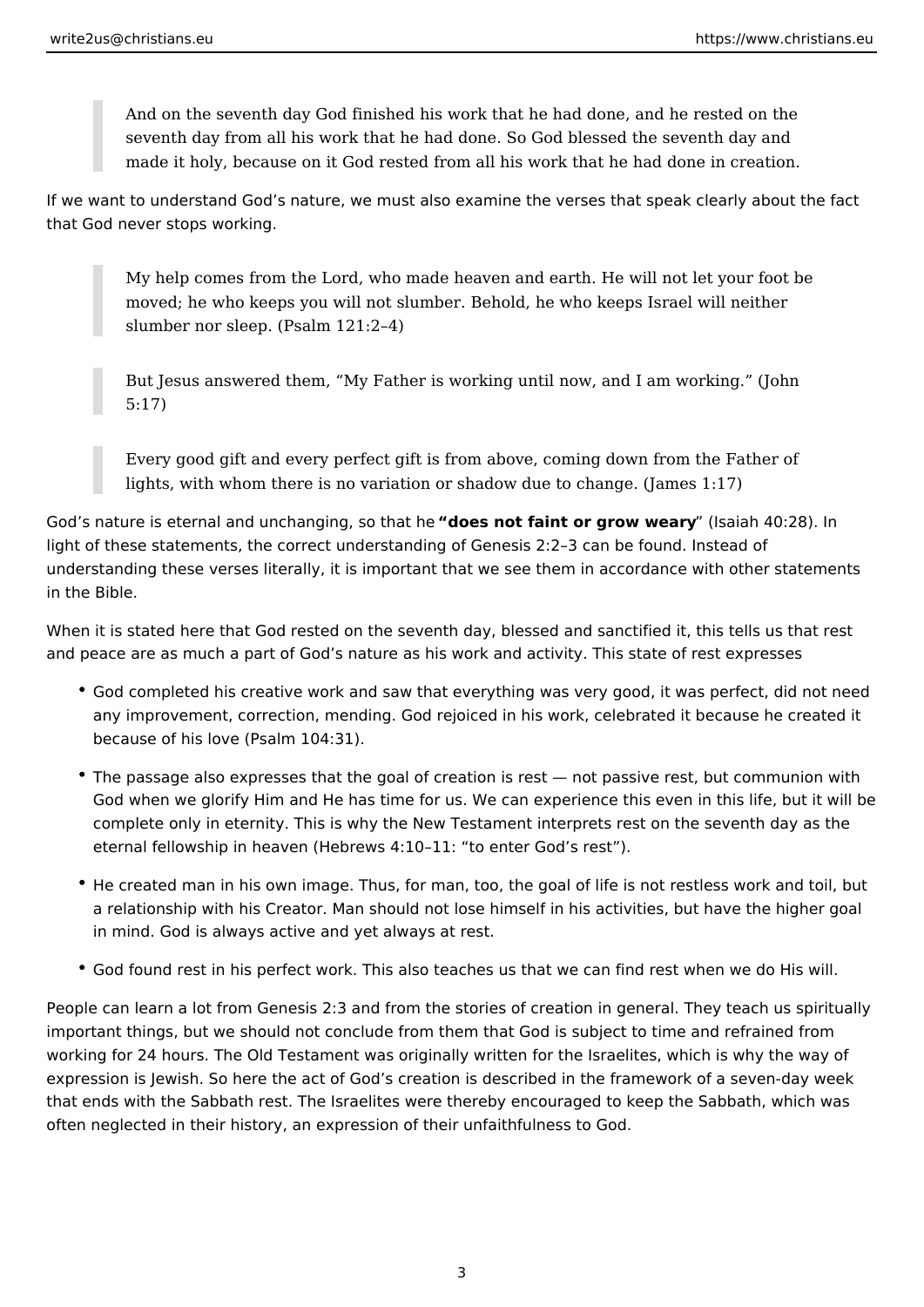#### 3 How Did Jesus Deal With the Sabbath?

Even though Jesus kept the Jewish laws, he did not differentiate between days i people. As the situation in which his disciples were picking the ears of corn on t 12:1 8), Jesus believed that God does not value formal observance of Sabbath p condemns or vindicates us according to our hearts attitude.

To the indignation of his opponents, Jesus also healed several times on the Sab some mud and putting it on the eyes of a blind man (John 9:6 7). In another situ had been healed to carry his bed (John 5:8 10). John writes about this:

This was why the Jews were seeking all the more to kill him, because  $n_1$ breaking the Sabbath, but he was even calling God his own Father, mak equal with God. (John 5:18)

Jesus also said:

For the Son of Man is lord of the Sabbath. (Matthew 12:8)

With these statements Jesus wanted to expose the hypocritical religiosity of his Mount (Matthew 5) we see what attitude Jesus had towards the law. In verse 17 come to abolish it, but to fulfil it. He then gives some examples in which he sa was said & but I say to you & . For example, he extended the commandment You s adultery to refer to impure thoughts and looks, You shall not murder he referr he also taught new things about swearing or love towards enemies. Jesus gave t deeper content, namely their original content• this also applies to the Sabbath. here, we see that he fulfilled the Sabbath commandment in his life in a perfect v devotion and love.

### 4 What Was the Attitude of the First Christians With Reg Sabbath?

The first thing we notice is that we cannot find a single pass  $p$  gew hne nteh eC Ninei wat Teanssi are admonished for neglecting the Sabbath. But considering that the Sabbath had of Israel, it was natural that both Jesus and [the](#page-8-0) apostles kept the Sabbath is comment not show that they did so because they regarded it as necessary for salvation, n should keep the Sabbath today. For us the situation of the Christians who came more relevant.

One important question is whether we find even a single hint in the New Testame were not of Jewish origin should also keep the Sabbath. When the Apostles gath to decide upon what Christians who had converted from paganism should observe mentioned which were considered necessary for maintaining fellowship with Jewi purpose of reaching Jews with the Gospel. Keeping the Sabbath was not one of t dared to put the yoke of the law on the Gentile Christians. They were only pexped , fornicatßon the flesh of strangled animals, and the eating of blood (Acts 15:10 2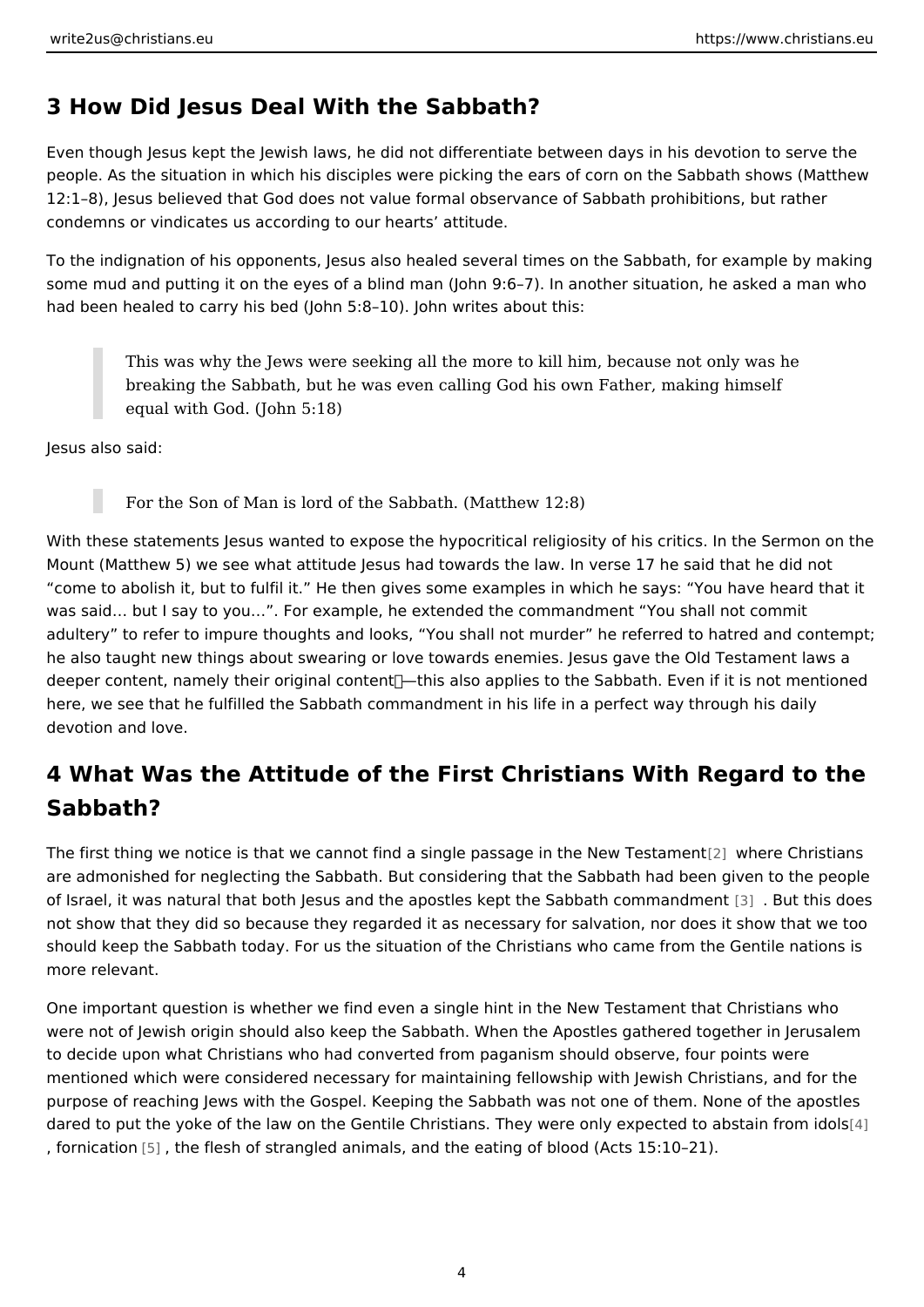Paul wrote to the Romans:

One person regards one day above another, another regards every day alike. Each person must be fully convinced in his own mind. He who observes the day, observes it for the Lord, and he who eats, does so for the Lord, for he gives thanks to God; and he who eats not, for the Lord he does not eat, and gives thanks to God. (Romans 14:5–6, NASB)

The fact that someone regards "one day above another" is a clear indication that the Sabbath was still being observed by some Jewish Christians. There was no other day that some had "observed the Lord". Paul did not want everyone to keep the Sabbath and the food laws. From the context (verses 2 and 14) we can even see that he considered those who kept the Law (here the Sabbath and the food laws) to be weak. The Jewish Christians, on the other hand, who had understood that they no longer needed to keep the Law, he calls strong. If he does not require these Jewish Christians to keep the Sabbath, how much less would he expect Gentile Christians to do so?

The New Testament also contains letters to churches where some Gentile Christians were in danger of turning to the Law. Paul admonished them very severely:

Formerly, when you did not know God, you were enslaved to those that by nature are not gods. But now that you have come to know God, or rather to be known by God, how can you turn back again to the weak and worthless elementary principles of the world, whose slaves you want to be once more? You observe days and months and seasons and years! I am afraid I may have laboured over you in vain. (Galatians 4:8–11)

Let us consider Paul's argumentation: The Galatians were formerly Gentiles and had served idols. Their religious practices had no power to bring them close to God. Now they are returning to that same level. The fact that they now observe days and months (which refers to the Sabbath and other Jewish festivals) is regarded by Paul as turning back to the weak and poor elements — that is, to the same level as the pagan festivals and rituals by which they had been enslaved (verses 8 and 9).

In other places he writes to them:

I am astonished that you are so quickly deserting him who called you in the grace of Christ and are turning to a different gospel […] (Galatians 1:6)

and:

O foolish Galatians! Who has bewitched you? It was before your eyes that Jesus Christ was publicly portrayed as crucified. Let me ask you only this: Did you receive the Spirit by works of the law or by hearing with faith? Are you so foolish? Having begun by the Spirit, are you now being perfected by the flesh? Did you suffer so many things in vain—if indeed it was in vain? Does he who supplies the Spirit to you and works miracles among you do so by works of the law, or by hearing with faith? (Galatians 3:1–5)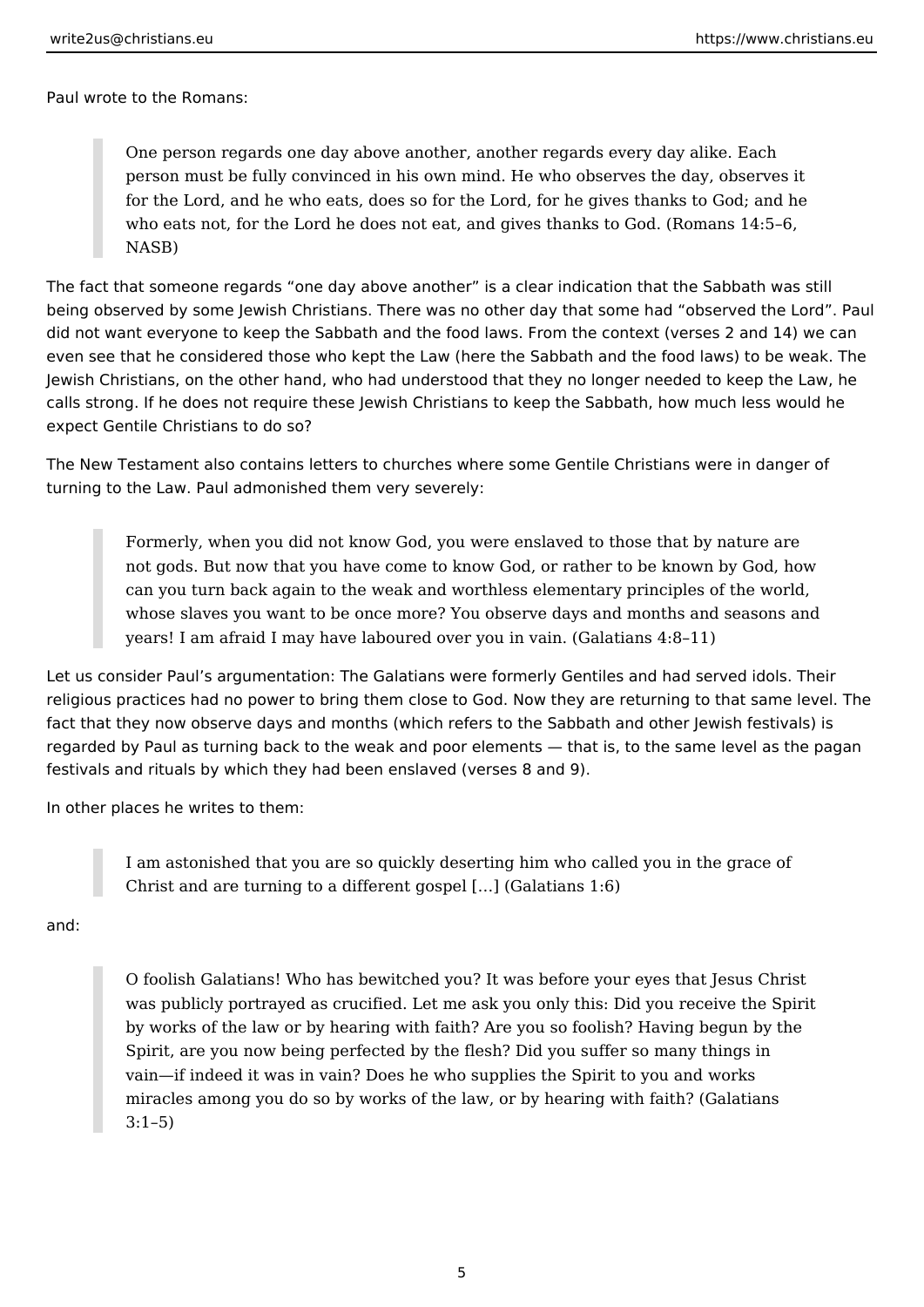All these are very serious admonitions addressed to Christians. If they once com then turn to the Law (which includes observing days), they will not be saved.

There was a similar danger in Colossae:

Therefore let no one pass judgment on you in questions of food and drin regard to a festival or a new moon or a Sabbath. These are a shadow of come, but the substance belongs to Christ. (C $\phi$ ) ossians 2:16 17)

The Christians there were also threatened by the danger of accepting human tea law. It follows that the Gentile Christians kept neither the Law nor the Sabbath.

The biblical passages quoted in this section are just a few examples that can be reading the entire context in each case.

### 5 Are We Supposed to Keep the Sabbath According to the Commandments?

Some people assume that the Mosaic law consists of two kinds of laws: the mora which is found in the Ten Commandments, and the ceremonial law (the law of Mo sacrificial ordinances, circumcision etc. They consider the moral law to be etern all times, including Christians today whereas the ceremonial law is considered to Jesus. In the Bible, however, we do not find any distinction in this respect, e.g. of Moses and the Law of God are used interchangeably.

We can see several examples in which Jesus did not on[ly r](#page-8-0)ewisent on the post ad b que commandments. For example, when the rich young man asked him which command in order to have eternal life, he answered him:

And he said to him, Why do you ask me about what is good? There is o good. If you would enter life, keep the commandments. He said to him, And Jesus said, You shall not murder, You shall not commit adultery, You shall not steal, You shall not bear false witness, Honour your father and mother, love your neighbour as yourself. The young man said to him, All these What do I still lack? Jesus said to him, If you would be perfect, go, se possess and give to the poor, and you will have treasure in heaven; and me. When the young man heard this he went away sorrowful, for he had possessions. (Matthew 19:17 22)

Jesus did not mention all the commandments of the Decalogue (not even the Sab he speaks of a commandment that is not found in the Ten Commandments: You shall as yourself! (Leviticus 19:18). Loving one s neighbour means much more than no him (stealing) or not killing him. Jesus wants to make it clear what is most impo by following him. He encouraged the rich young man not only to give a part (to k commandments), but to put all his heart into doing everything for God.

This is the attitude to which Jesus encouraged people in various ways. Also in t asked which was the most important commandment, he answered: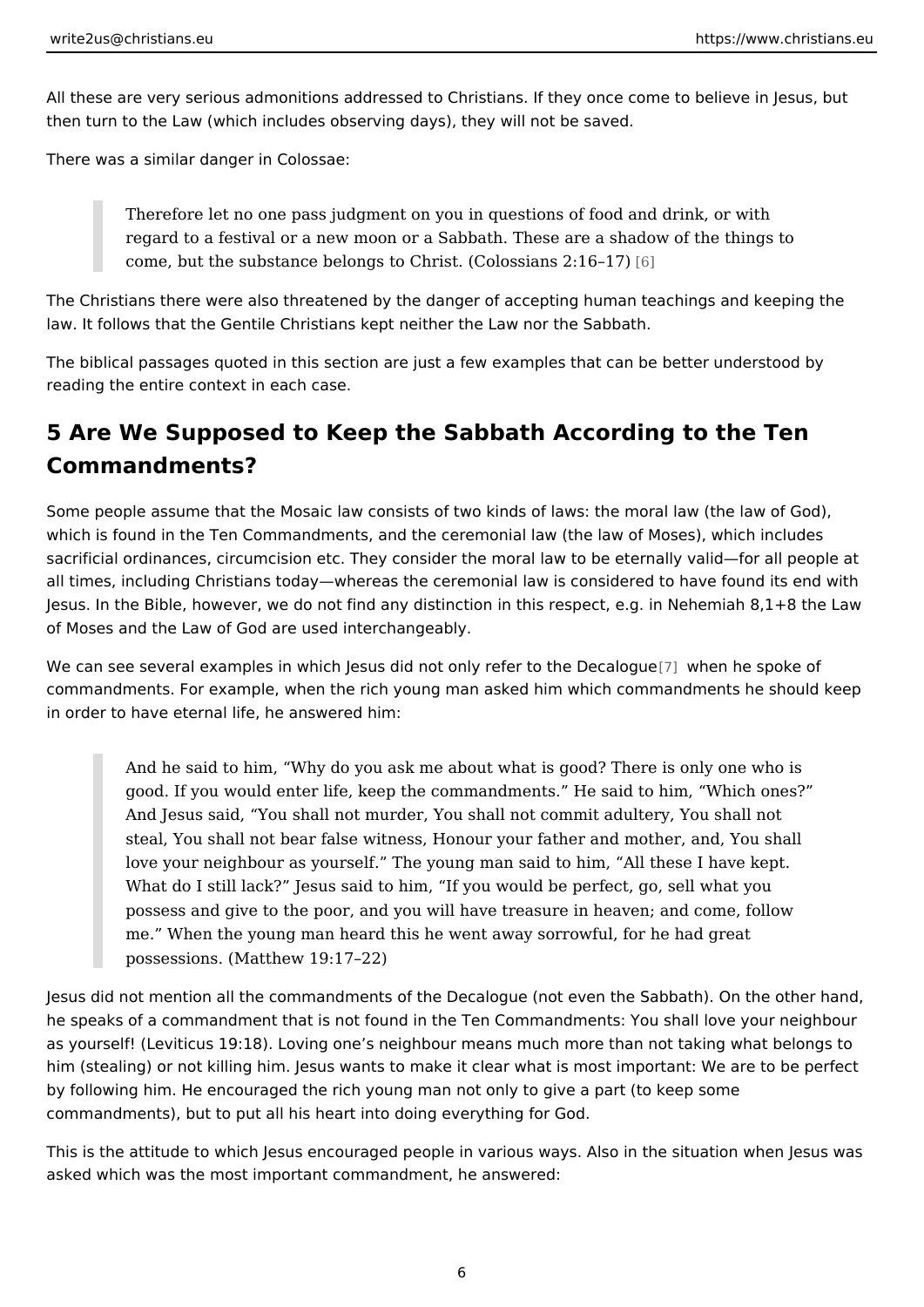Jesus answered, "The most important is, 'Hear, O Israel: The Lord our God, the Lord is one. And you shall love the Lord your God with all your heart and with all your soul and with all your mind and with all your strength.' The second is this: 'You shall love your neighbour as yourself.' There is no other commandment greater than these." (Mark 12:29–31)

Jesus gave a new commandment (John 13:34–35). He explained to his disciples in a much deeper way what they should do and what they should not do: It would be very bad to be content with not killing one's brother, but to be angry with him (Matthew 5:22). Not only is committing adultery very evil, but also looking at a woman lustfully (Matthew 5:27). Jesus did not abolish the Law and the Ten Commandments (Matthew 5:17), but rather clarified the deeper meaning of the Law. God taught people very basic moral principles and laws through the Ten Commandments, which even those who seek justification in their deeds can agree with (Matthew 23:23). Only those who choose to love God and their neighbour with all their heart will also understand that following Jesus means giving everything and setting no limits to their devotion.

Paul explains in his letter to the Romans in chapter 7:4–7 that we have died to the Law and so can serve in the Spirit in a new way.

Or do you not know, brothers—for I am speaking to those who know the law—that the law is binding on a person only as long as he lives? For a married woman is bound by law to her husband while he lives, but if her husband dies she is released from the law of marriage. Accordingly, she will be called an adulteress if she lives with another man while her husband is alive. But if her husband dies, she is free from that law, and if she marries another man she is not an adulteress. Likewise, my brothers, you also have died to the law through the body of Christ, so that you may belong to another, to him who has been raised from the dead, in order that we may bear fruit for God. For while we were living in the flesh, our sinful passions, aroused by the law, were at work in our members to bear fruit for death. But now we are released from the law, having died to that which held us captive, so that we serve in the new way of the Spirit and not in the old way of the written code. What then shall we say? That the law is sin? By no means! Yet if it had not been for the law, I would not have known sin. For I would not have known what it is to covet if the law had not said, "You shall not covet." (Romans 7:1–7)

Paul compares dying to the Law through Christ to a married woman whose husband has died. The Law in verses 4–6 must also refer to the Ten Commandments, because he mentions a Decalogue commandment in verse 7 (you shall not covet).

As can be seen from the subsequent teachings of Paul (Romans 7 and 8), freedom from the law does not mean descending below the level of the Mosaic law, but the opposite: to be able to follow of Jesus in devoting our lives to God. It is in this way that the Sabbath commandment also finds its deeper fulfilment.

### **6 Conclusion: Sabbath, Sunday or Every Day?**

Indeed, it is very important for our relationship with God that we dedicate our time to Him. The early Christians took time each day to pray together, encourage and help each other (Acts 2:37–47; 5:42, Hebrews 3:12–14). We believe that it is natural for every Christian to use all his free time to build God's kingdom. We are happy that we do not have to work on Saturdays (Sabbaths) as well as on Sundays and that we can use the time on weekends completely to meet with brothers and sisters in faith and thus praise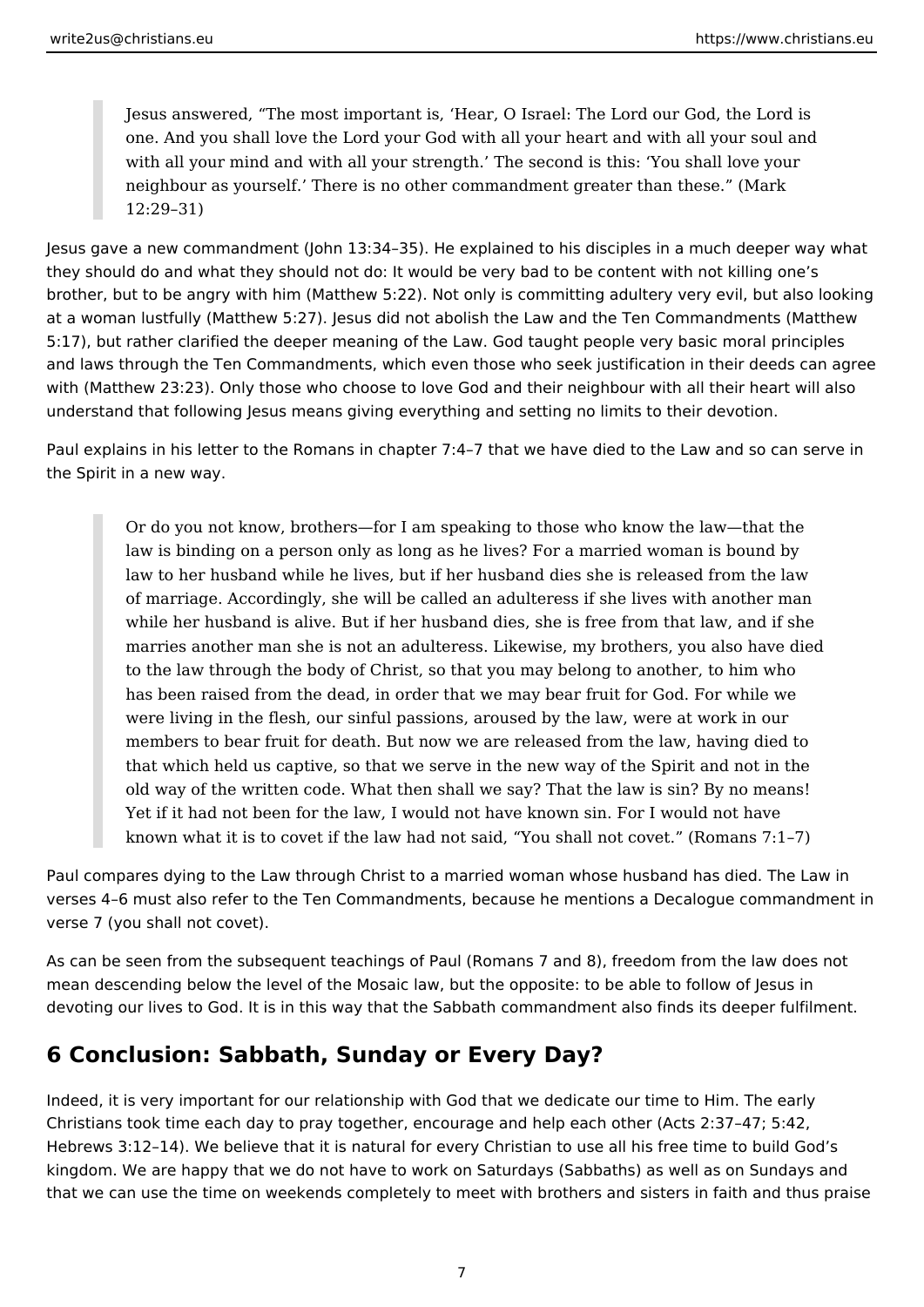God together and help other people to find the way to him.

The New Testament fulfilment of the Sabbath is not in observing a special day (n Sunday), but is found in the fact that Christians dedicated their lives to God eve Testament provide any indication that the Sabbath should be replaced by Sunday that the greatest spiritual battle in history, according to Jesus, is whether we sl Sunday as a day of rest? When someone argues about whether to keep the Sabba that he has not yet understood Jesus message. (Other topics that can help clari [The life of the first](https://www.christians.eu/firstchristians/)  $C_h$ Tibel  $\hat{x}$  march in the New T $\hat{y}$  stament

God does not want us to follow certain forms, but rather that we give ourselves His will. If we highlight a day in this way, even though the New Testament teach devotion, doesn t this show a lack of willingness to give the rest of the days cor

And he said to him, You shall love the Lord your God with all your heart your soul and with all your mind. This is the great and first commandme second is like it: You shall love your neighbour as yourself. On these tw commandments depend all the Law and the Prophets. (Matthew 22:37 40)

We are aware that this is a very broad subject. Not all questions can be answere are welcome to contact us with any questions you may have.

Your Email\*

Your Message\*

Send

Footnotes